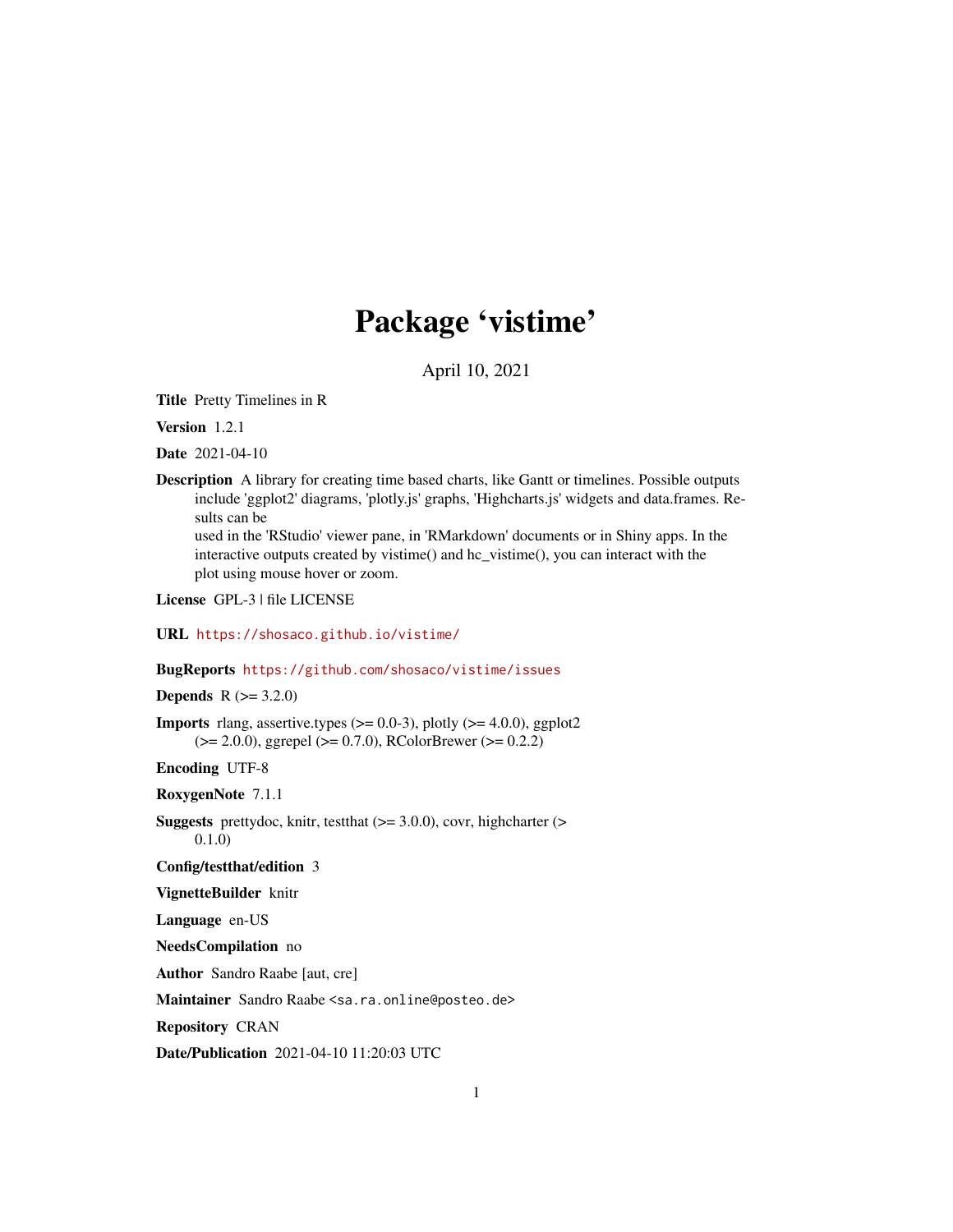# <span id="page-1-0"></span>R topics documented:

| Index |  |
|-------|--|
|       |  |
|       |  |
|       |  |
|       |  |
|       |  |

vistime-package *vistime: Pretty Timeline Charts in R*

#### Description

A library for creating time based charts, like Gantt or timelines. Possible outputs include ggplot2 diagrams, plotly.js graphs, Highcharts.js widgets and data.frames. Results can be used in the RStudio viewer pane, in RMarkdown documents or in Shiny apps. In the interactive outputs created by vistime() and hc\_vistime(), you can interact with the plot using mouse hover or zoom.

## Details

Pretty timelines in R

#### Author(s)

Sandro Raabe <sa.ra.online@posteo.de>

#### See Also

Useful links:

- <https://shosaco.github.io/vistime/>
- Report bugs at <https://github.com/shosaco/vistime/issues>

gg\_vistime *Create a Timeline rendered by ggplot2*

# Description

Provide a data frame with event data to create a static timeline plot created by ggplot2. Simplest drawable dataframe can have columns 'event' and 'start'.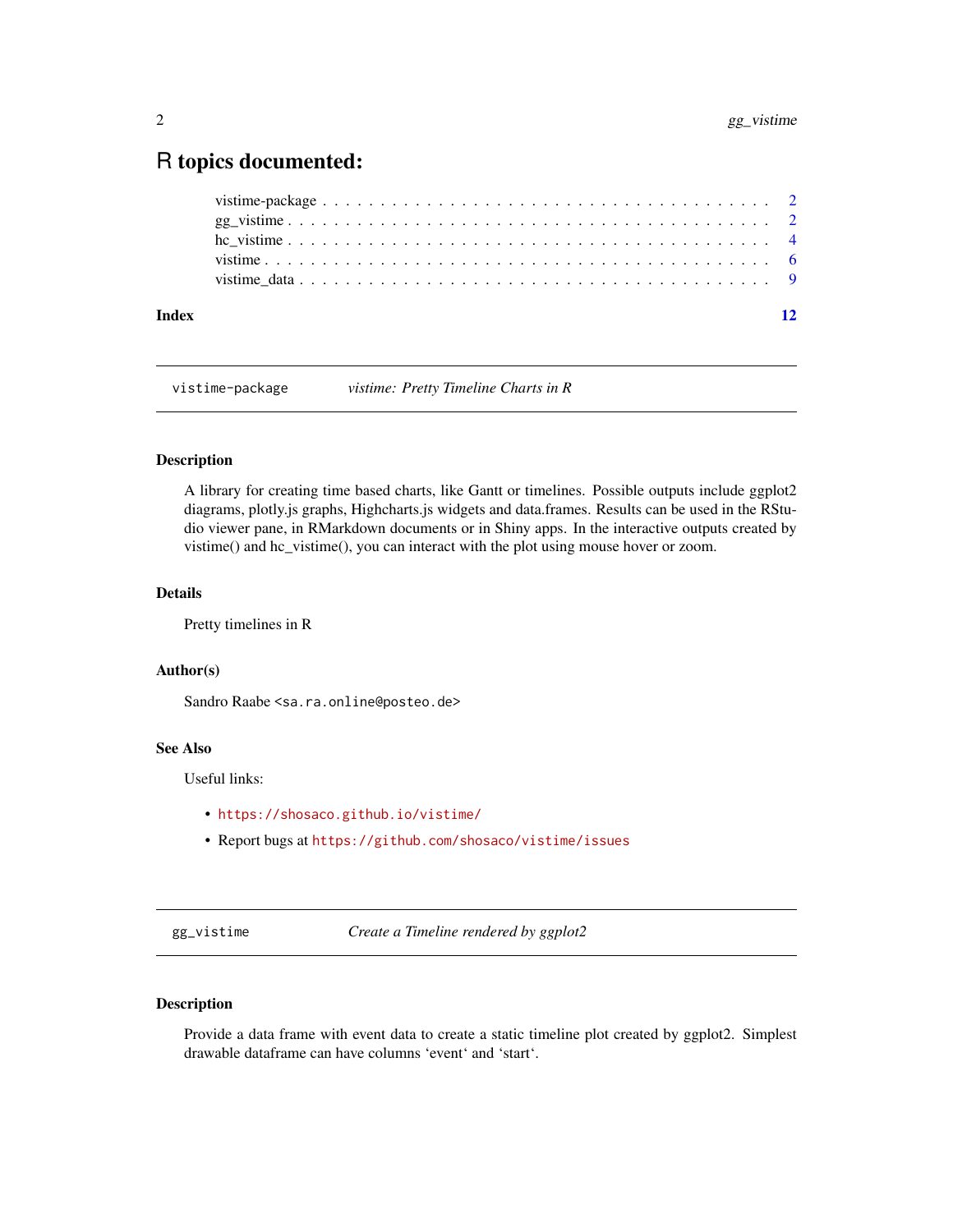gg\_vistime 3

# Usage

```
gg_vistime(
 data,
 col.event = "event",
 col.start = "start",col.end = "end",col.group = "group",
 col.color = "color",
 col.fontcolor = "fontcolor",
 optimize_y = TRUE,
 linewidth = NULL,
 title = NULL,
  show_labels = TRUE,
 background_lines = NULL,
  ...
```
# $\mathcal{L}$

# Arguments

| data             | data. frame that contains the data to be visualized                                                                                                              |  |  |  |
|------------------|------------------------------------------------------------------------------------------------------------------------------------------------------------------|--|--|--|
| col.event        | (optional, character) the column name in data that contains event names. De-<br>fault: event.                                                                    |  |  |  |
| col.start        | (optional, character) the column name in data that contains start dates. Default:<br>start.                                                                      |  |  |  |
| col.end          | (optional, character) the column name in data that contains end dates. Default:<br>end.                                                                          |  |  |  |
| col.group        | (optional, character) the column name in data to be used for grouping. Default:<br>group.                                                                        |  |  |  |
| col.color        | (optional, character) the column name in data that contains colors for events.<br>Default: color, if not present, colors are chosen via RColorBrewer.            |  |  |  |
| col.fontcolor    | (optional, character) the column name in data that contains the font color for<br>event labels. Default: <i>fontcolor</i> , if not present, color will be black. |  |  |  |
| optimize_y       | (optional, logical) distribute events on y-axis by smart heuristic (default), other-<br>wise use order of input data.                                            |  |  |  |
| linewidth        | (optional, numeric) the linewidth (in pixel) for the events (typically used for<br>large amount of parallel events). Default: heuristic value.                   |  |  |  |
| title            | (optional, character) the title to be shown on top of the timeline. Default: NULL.                                                                               |  |  |  |
| show labels      | (optional, boolean) choose whether or not event labels shall be visible. Default:<br>TRUE.                                                                       |  |  |  |
| background_lines |                                                                                                                                                                  |  |  |  |
|                  | (optional, integer) the number of vertical lines to draw in the background to<br>demonstrate structure (default: heuristic).                                     |  |  |  |
| $\cdots$         | for deprecated arguments up to vistime 1.1.0 (like events, colors, )                                                                                             |  |  |  |
|                  |                                                                                                                                                                  |  |  |  |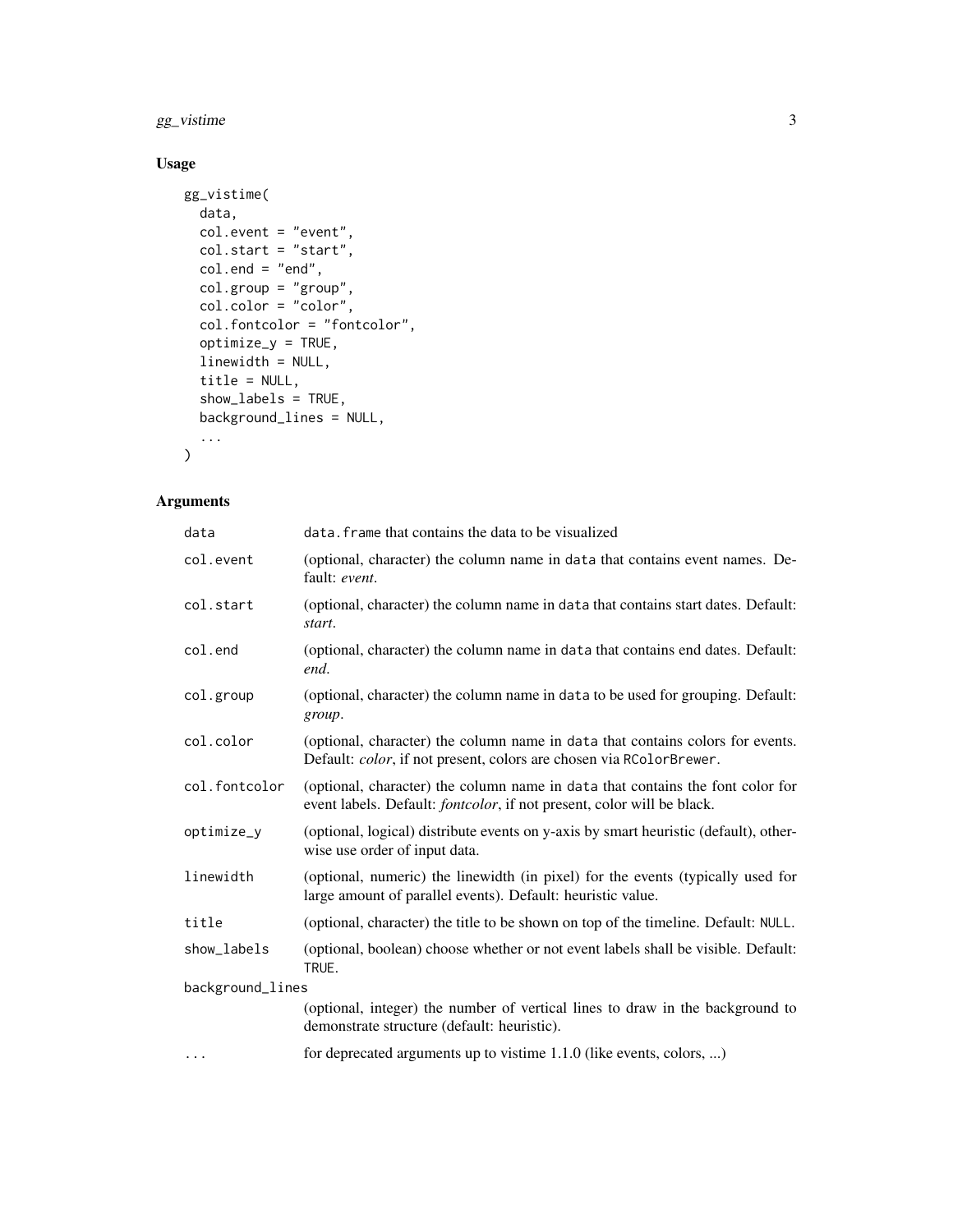## <span id="page-3-0"></span>Value

gg\_vistime returns an object of class gg and ggplot.

#### See Also

Functions ?vistime and ?hc\_vistime for different charting engines (Plotly and Highcharts).

#### Examples

```
# presidents and vice presidents
pres <- data.frame(
 Position = rep(c("President", "Vice"), each = 3),Name = c("Washington", rep(c("Adams", "Jefferson"), 2), "Burr"),
 start = c("1789-03-29", "1797-02-03", "1801-02-03"),
  end = c("1797-02-03", "1801-02-03", "1809-02-03"),
  color = c("#cbb69d", "#603913", "#c69c6e")
\lambdagg_vistime(pres, col.event = "Position", col.group = "Name", title = "Presidents of the USA")
## Not run:
# ------ It is possible to change all attributes of the timeline using ggplot2::theme()
data <- read.csv(text="event,start,end
                       Phase 1,2020-12-15,2020-12-24
                       Phase 2,2020-12-23,2020-12-29
                       Phase 3,2020-12-28,2021-01-06
                       Phase 4,2021-01-06,2021-02-02")
p <- gg_vistime(data, optimize_y = T, col.group = "event", title = "ggplot customization example")
library(ggplot2)
p + theme(
 plot.title = element_text(hjust = 0, size=30),
 axis. text.x = element_test(size = 30, color = "violet"),axis.text.y = element_text(size = 30, color = "red", angle = 30),
 panel.border = element_rect(linetype = "dashed", fill=NA),
 panel.background = element_rect(fill = 'green')) +
 coord\_cartesian(ylim = c(0.7, 3.5))## End(Not run)
```
hc\_vistime *Create a Timeline rendered by Highcharts.js*

#### Description

Provide a data frame with event data to create a visual and interactive timeline plot rendered by Highcharts. Simplest drawable dataframe can have columns 'event' and 'start'. This feature is facilitated by the 'highcharter' package, so, this package needs to be installed before attempting to produce any 'hc\_vistime()' output.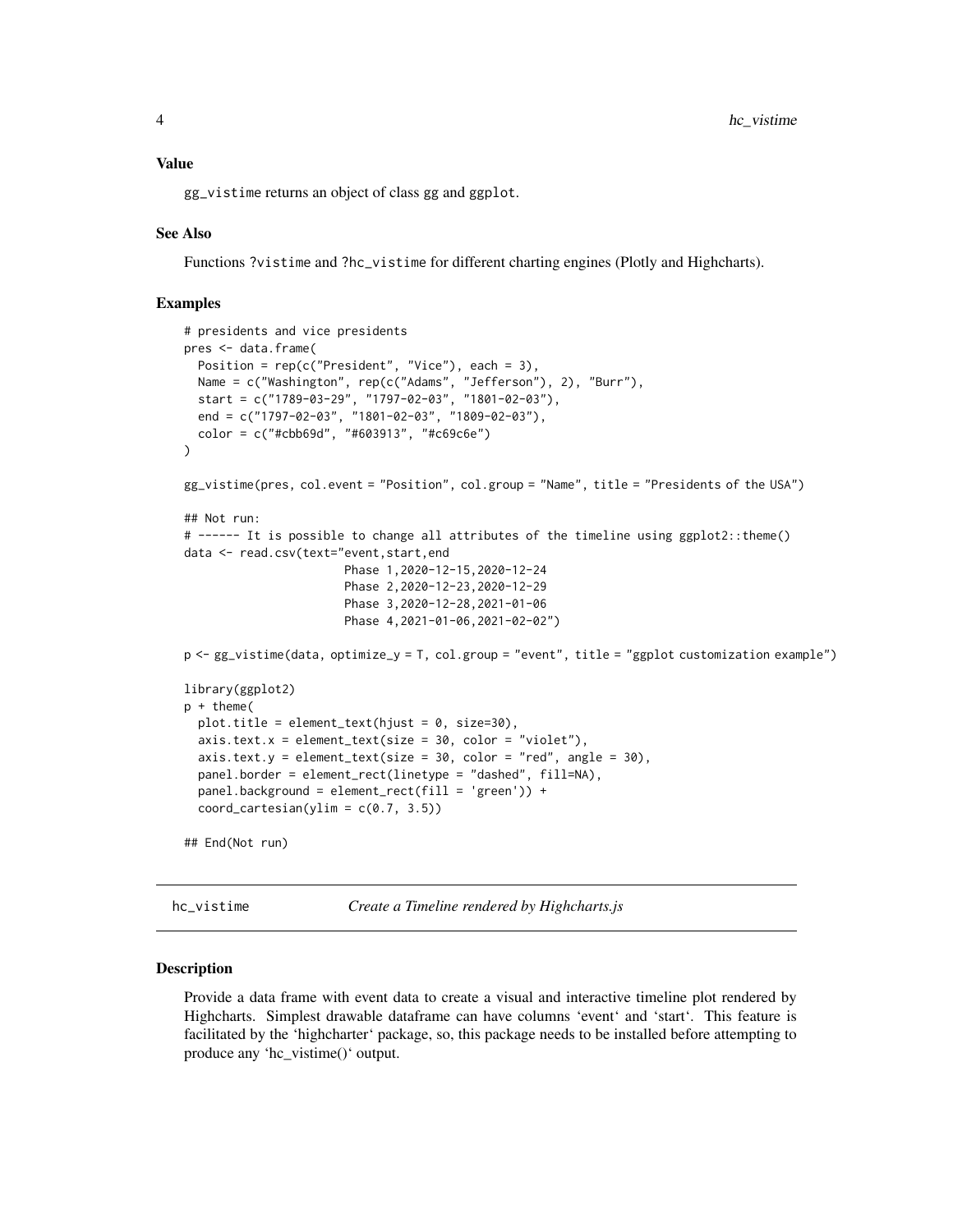# hc\_vistime 5

# Usage

```
hc_vistime(
  data,
  col.event = "event",
  col.start = "start",
  col.end = "end",col.group = "group",
  col.color = "color",
  col.tooltip = "tooltip",
  optimize_y = TRUE,
  title = NULL,
  show_labels = TRUE,
  ...
\mathcal{L}
```
#### Arguments

| data        | data. frame that contains the data to be visualized                                                                                                                                          |
|-------------|----------------------------------------------------------------------------------------------------------------------------------------------------------------------------------------------|
| col.event   | (optional, character) the column name in data that contains event names. De-<br>fault: event.                                                                                                |
| col.start   | (optional, character) the column name in data that contains start dates. Default:<br>start.                                                                                                  |
| col.end     | (optional, character) the column name in data that contains end dates. Default:<br>end.                                                                                                      |
| col.group   | (optional, character) the column name in data to be used for grouping. Default:<br>group.                                                                                                    |
| col.color   | (optional, character) the column name in data that contains colors for events.<br>Default: color, if not present, colors are chosen via RColorBrewer.                                        |
| col.tooltip | (optional, character) the column name in data that contains the mouseover<br>tooltips for the events. Default: tooltip, if not present, then tooltips are built<br>from event name and date. |
| optimize_y  | (optional, logical) distribute events on y-axis by smart heuristic (default), other-<br>wise use order of input data.                                                                        |
| title       | (optional, character) the title to be shown on top of the timeline. Default: NULL.                                                                                                           |
| show_labels | (optional, boolean) choose whether or not event labels shall be visible. Default:<br>TRUE.                                                                                                   |
| $\cdots$    | for deprecated arguments up to vistime 1.1.0 (like events, colors, )                                                                                                                         |

# Value

hc\_vistime returns an object of class highchart and htmlwiget

# See Also

Functions ?vistime and ?gg\_vistime for different charting engines (Plotly and ggplot2).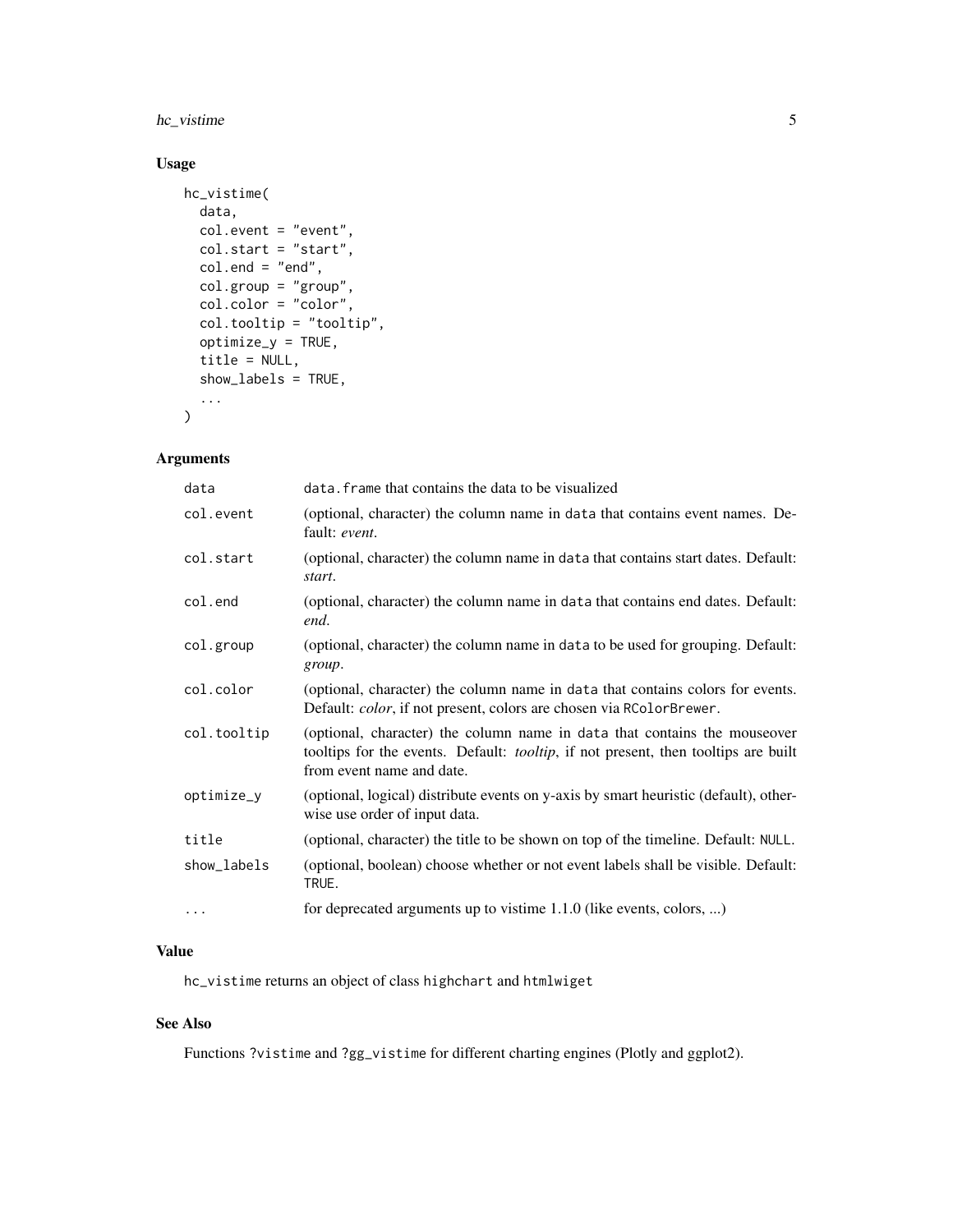#### Examples

```
# presidents and vice presidents
pres <- data.frame(
 Position = rep(c("President", "Vice"), each = 3),Name = c("Washington", rep(c("Adams", "Jefferson"), 2), "Burr"),
 start = c("1789-03-29", "1797-02-03", "1801-02-03"),end = c("1797-02-03", "1801-02-03", "1809-02-03"),
 color = c("#cbb69d", "#603913", "#c69c6e")
)
hc_vistime(pres, col.event = "Position", col.group = "Name", title = "Presidents of the USA")
#'
## Not run:
# ------ It is possible to change all attributes of the timeline using highcharter::hc_*():
data <- read.csv(text="event,start,end
                       Phase 1,2020-12-15,2020-12-24
                       Phase 2,2020-12-23,2020-12-29
                       Phase 3,2020-12-28,2021-01-06
                       Phase 4,2021-01-06,2021-02-02")
library(highcharter)
p \le - hc_vistime(data, optimize_y = T, col.group = "event",
                title = "Highcharts customization example")
p %>% hc_title(style = list(fontSize=30)) %>%
      hc_yAxis(labels = list(style = list(fontSize=30, color="violet"))) %>%
     hc_xAxis(labels = list(style = list(fontSize=30, color="red"), rotation=30)) %>%
     hc_chart(backgroundColor = "lightgreen")
## End(Not run)
```
vistime *Create a Timeline rendered by Plotly*

#### Description

Provide a data frame with event data to create a visual and interactive timeline plot rendered by Plotly. Simplest drawable dataframe can have columns 'event' and 'start'.

#### Usage

```
vistime(
  data,
  col.event = "event",
  col.start = "start",
  col.end = "end",col.group = "group",col.color = "color",
  col.fontcolor = "fontcolor",
  col.tooltip = "tooltip",
```
<span id="page-5-0"></span>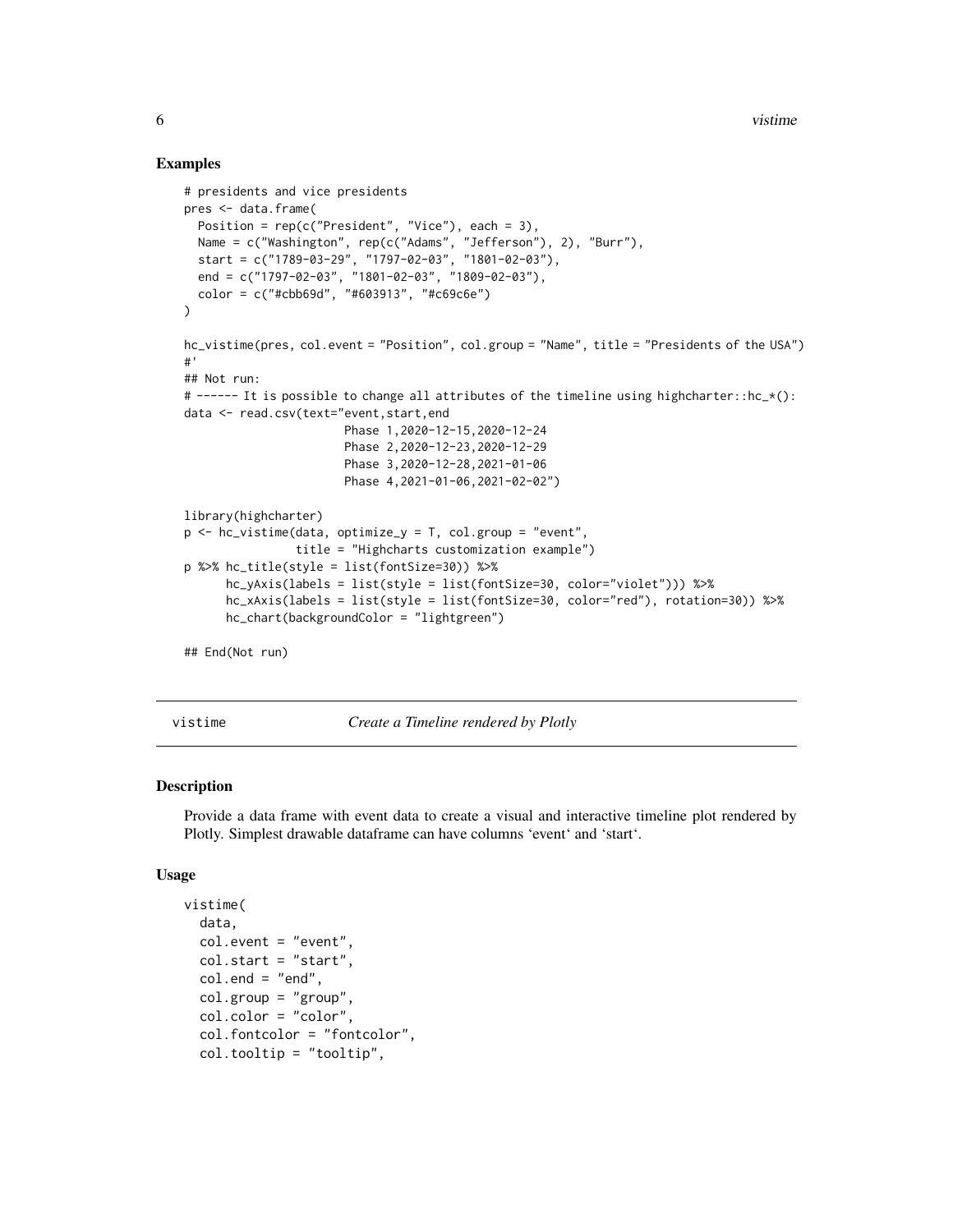#### vistime 7

```
optimize_y = TRUE,
  linewidth = NULL,
  title = NULL,
  show_labels = TRUE,
  background_lines = NULL,
  ...
\mathcal{L}
```
# Arguments

| data             | data. frame that contains the data to be visualized                                                                                                                                                  |
|------------------|------------------------------------------------------------------------------------------------------------------------------------------------------------------------------------------------------|
| col.event        | (optional, character) the column name in data that contains event names. De-<br>fault: event.                                                                                                        |
| col.start        | (optional, character) the column name in data that contains start dates. Default:<br>start.                                                                                                          |
| col.end          | (optional, character) the column name in data that contains end dates. Default:<br>end.                                                                                                              |
| col.group        | (optional, character) the column name in data to be used for grouping. Default:<br>group.                                                                                                            |
| col.color        | (optional, character) the column name in data that contains colors for events.<br>Default: color, if not present, colors are chosen via RColorBrewer.                                                |
| col.fontcolor    | (optional, character) the column name in data that contains the font color for<br>event labels. Default: <i>fontcolor</i> , if not present, color will be black.                                     |
| col.tooltip      | (optional, character) the column name in data that contains the mouseover<br>tooltips for the events. Default: <i>tooltip</i> , if not present, then tooltips are built<br>from event name and date. |
| optimize_y       | (optional, logical) distribute events on y-axis by smart heuristic (default), other-<br>wise use order of input data.                                                                                |
| linewidth        | (optional, numeric) the linewidth (in pixel) for the events (typically used for<br>large amount of parallel events). Default: heuristic value.                                                       |
| title            | (optional, character) the title to be shown on top of the timeline. Default: NULL.                                                                                                                   |
| show_labels      | (optional, boolean) choose whether or not event labels shall be visible. Default:<br>TRUE.                                                                                                           |
| background_lines |                                                                                                                                                                                                      |
|                  | (optional, integer) the number of vertical lines to draw in the background to<br>demonstrate structure (default: 10). Less means more memory-efficient plot.                                         |
| $\cdots$         | for deprecated arguments up to vistime 1.1.0 (like events, colors, )                                                                                                                                 |

## Value

vistime returns an object of class plotly and htmlwidget.

# See Also

Functions ?hc\_vistime and ?gg\_vistime for different charting engines (Highcharts and ggplot2).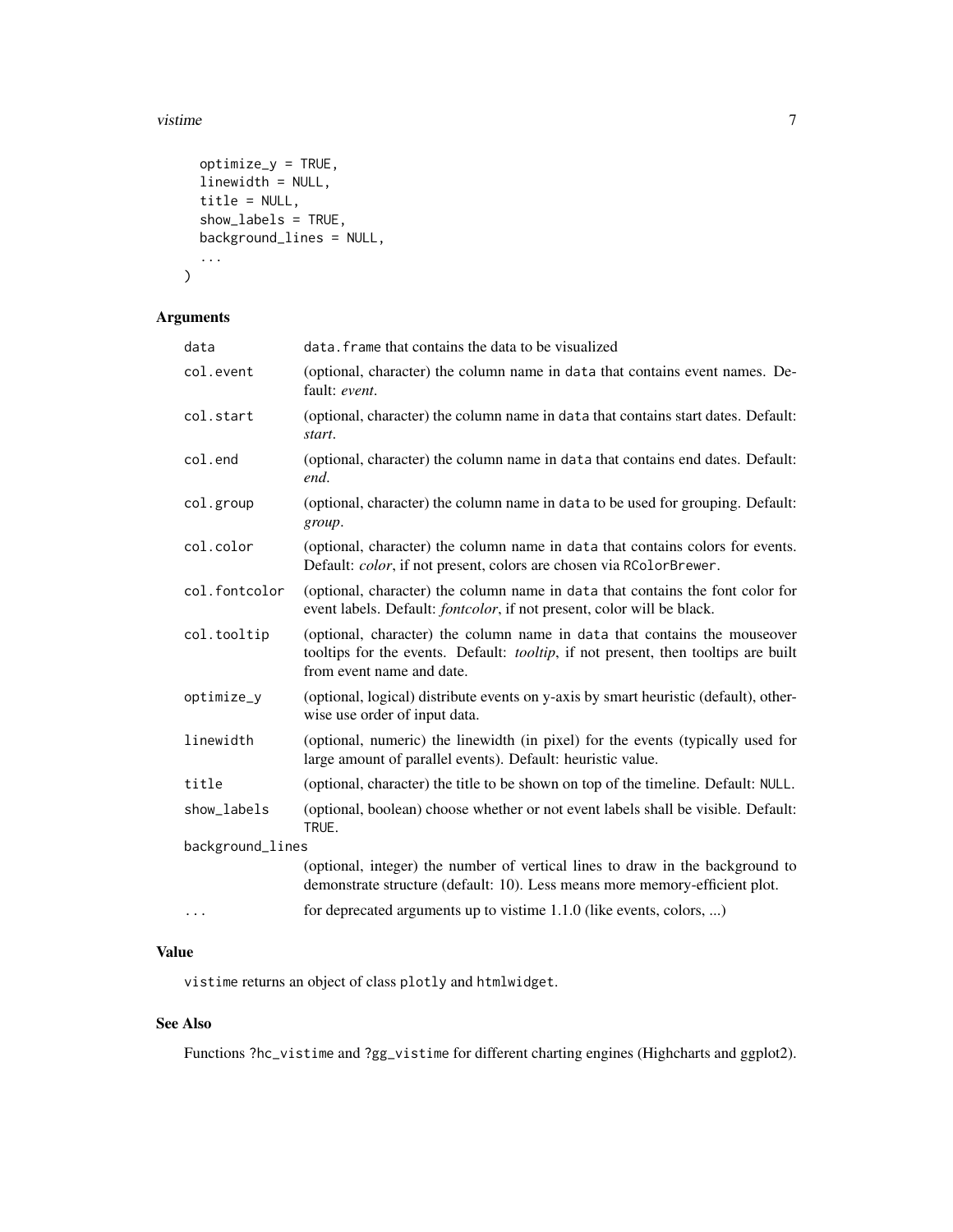8 vistime when the contract of the contract of the contract of the contract of the contract of the contract of the contract of the contract of the contract of the contract of the contract of the contract of the contract of

#### Examples

```
# presidents and vice presidents
pres <- data.frame(
  Position = rep(c("President", "Vice"), each = 3),Name = c("Washington", rep(c("Adams", "Jefferson"), 2), "Burr"),
  start = c("1789-03-29", "1797-02-03", "1801-02-03"),end = c("1797-02-03", "1801-02-03", "1809-02-03"),
  color = c("#cbb69d", "#603913", "#c69c6e"),
  fontcolor = c("black", "white", "black")
\lambdavistime(pres, col.event = "Position", col.group = "Name", title = "Presidents of the USA")
## Not run:
# Argument`optimize_y` can be used to change the look of the timeline. `TRUE` (the default)
# will find a nice heuristic to save `y`-space, distributing the events:
data <- read.csv(text="event,start,end
                       Phase 1,2020-12-15,2020-12-24
                       Phase 2,2020-12-23,2020-12-29
                       Phase 3,2020-12-28,2021-01-06
                       Phase 4,2021-01-06,2021-02-02")
vistime(data, optimize_y = TRUE)
# `FALSE` will plot events as-is, not saving any space:
vistime(data, optimize_y = FALSE)
# more complex and colorful example
data <- read.csv(text = "event,group,start,end,color
Phase 1,Project,2018-12-22,2018-12-23,#c8e6c9
Phase 2,Project,2018-12-23,2018-12-29,#a5d6a7
Phase 3,Project,2018-12-29,2019-01-06,#fb8c00
Phase 4,Project,2019-01-06,2019-02-02,#DD4B39
Room 334,Team 1,2018-12-22,2018-12-28,#DEEBF7
Room 335,Team 1,2018-12-28,2019-01-05,#C6DBEF
Room 335,Team 1,2019-01-05,2019-01-23,#9ECAE1
Group 1,Team 2,2018-12-22,2018-12-28,#E5F5E0
Group 2,Team 2,2018-12-28,2019-01-23,#C7E9C0
3-200,category 1,2018-12-25,2018-12-25,#1565c0
3-330,category 1,2018-12-25,2018-12-25,#1565c0
3-223,category 1,2018-12-28,2018-12-28,#1565c0
3-225,category 1,2018-12-28,2018-12-28,#1565c0
3-226,category 1,2018-12-28,2018-12-28,#1565c0
3-226,category 1,2019-01-19,2019-01-19,#1565c0
3-330,category 1,2019-01-19,2019-01-19,#1565c0
1-217.0,category 2,2018-12-27,2018-12-27,#90caf9
3-399.7,moon rising,2019-01-13,2019-01-13,#f44336
8-831.0,sundowner drink,2019-01-17,2019-01-17,#8d6e63
9-984.1,birthday party,2018-12-22,2018-12-22,#90a4ae
F01.9,Meetings,2018-12-26,2018-12-26,#e8a735
```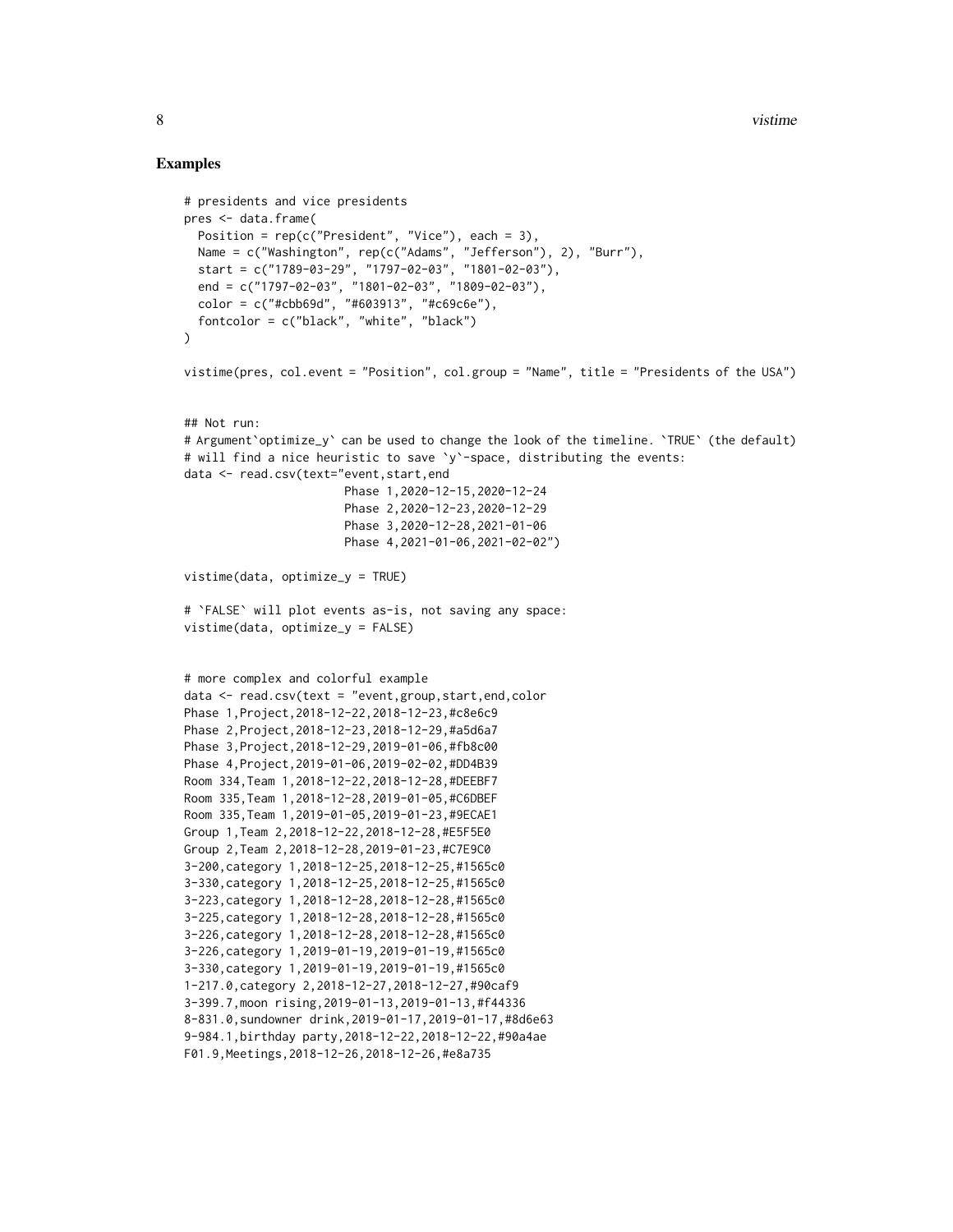#### <span id="page-8-0"></span>vistime\_data 9

```
Z71,Meetings,2019-01-12,2019-01-12,#e8a735
B95.7,Meetings,2019-01-15,2019-01-15,#e8a735
T82.7,Meetings,2019-01-15,2019-01-15,#e8a735")
vistime(data)
# ------ It is possible to change all attributes of the timeline using plotly_build(),
# ------ which generates a list which can be inspected using str
p <- vistime(data.frame(event = 1:4, start = c("2019-01-01", "2019-01-10")))
pp <- plotly_build(p) # transform into a list
# Example 1: change x axis font size:
pp$x$layout$xaxis$tickfont <- list(size = 28)
pp
# Example 2: change y axis font size:
pp$x$layout[["yaxis"]]$tickfont <- list(size = 28)
pp
# Example 3: Changing events font size
for (i in 1:length(pp$x$data)) {
 if (pp$x$data[[i]]$mode == "text") pp$x$data[[i]]$textfont$size <- 28
}
pp
# or, using purrr:
text_idx <- which(purrr::map_chr(pp$x$data, "mode") == "text")
for(i in text_idx) pp$x$data[[i]]$textfont$size <- 28
pp
# Example 4: change marker size
# loop over pp$x$data, and change the marker size of all text elements to 50px
for (i in 1:length(pp$x$data)) {
 if (pp$x$data[[i]]$mode == "markers") pp$x$data[[i]]$marker$size <- 40
}
pp
# or, using purrr:
marker_idx <- which(purrr::map_chr(pp$x$data, "mode") == "markers")
for(i in marker_idx) pp$x$data[[i]]$marker$size <- 40
pp
## End(Not run)
```
vistime\_data *Standardize data to plot on a timeline plot*

## **Description**

Standardize data to plot on a timeline plot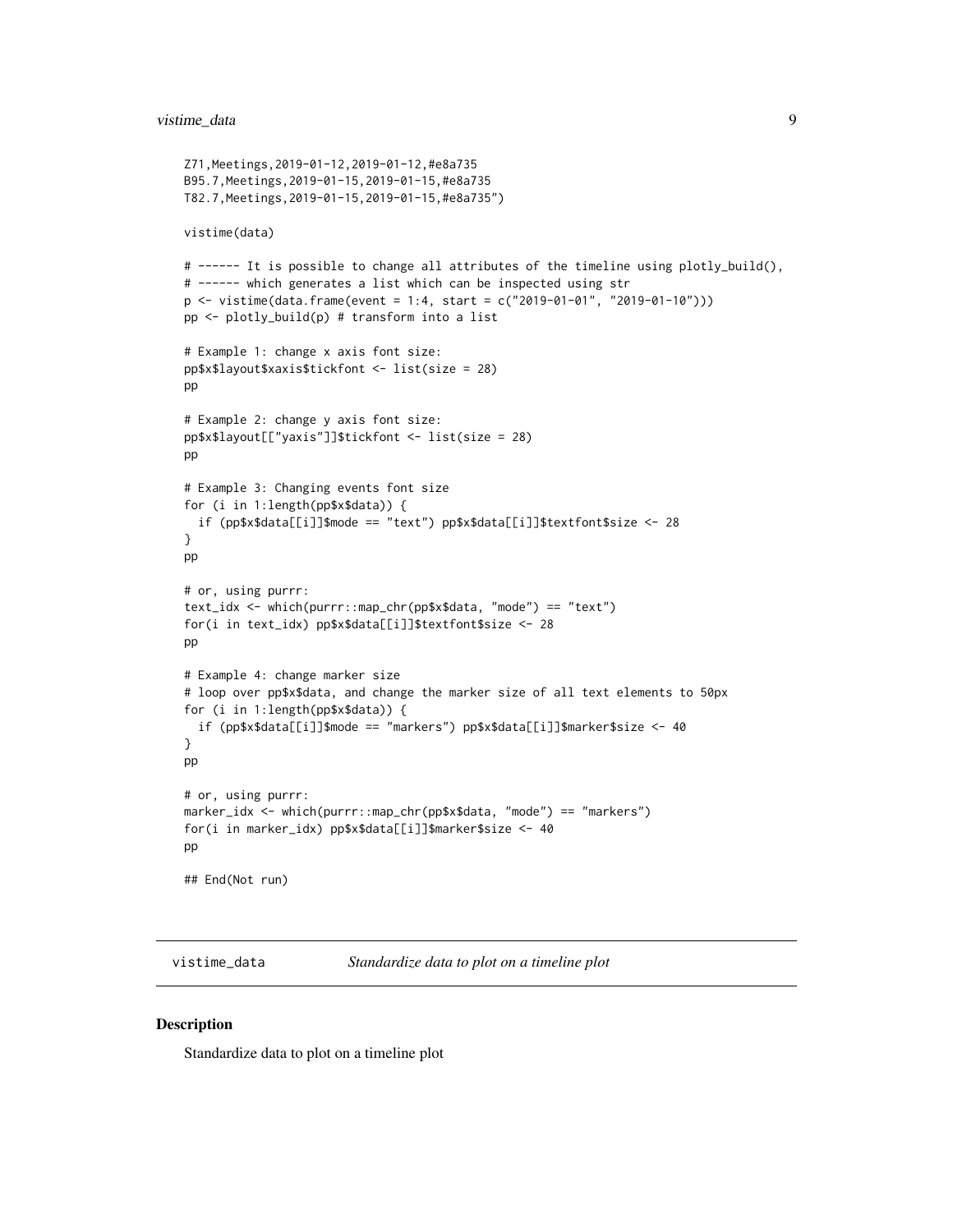# Usage

```
vistime_data(
 data,
  col.event = "event",
 col.start = "start",
 col.end = "end",col.group = "group",
  col.color = "color",
  col.fontcolor = "fontcolor",
  col.tooltip = "tooltip",
 optimize_y = TRUE,
  ...
\mathcal{L}
```
# Arguments

| data          | data. frame that contains the data to be normalized                                                                                                                                                  |
|---------------|------------------------------------------------------------------------------------------------------------------------------------------------------------------------------------------------------|
| col.event     | (optional, character) the column name in data that contains event names. De-<br>fault: event.                                                                                                        |
| col.start     | (optional, character) the column name in data that contains start dates. Default:<br>start.                                                                                                          |
| col.end       | (optional, character) the column name in data that contains end dates. Default:<br>end.                                                                                                              |
| col.group     | (optional, character) the column name in data to be used for grouping. Default:<br>group.                                                                                                            |
| col.color     | (optional, character) the column name in data that contains colors for events.<br>Default: color, if not present, colors are chosen via RColorBrewer.                                                |
| col.fontcolor | (optional, character) the column name in data that contains the font color for<br>event labels. Default: <i>fontcolor</i> , if not present, color will be black.                                     |
| col.tooltip   | (optional, character) the column name in data that contains the mouseover<br>tooltips for the events. Default: <i>tooltip</i> , if not present, then tooltips are built<br>from event name and date. |
| optimize_y    | (optional, logical) distribute events on y-axis by smart heuristic (default), other-<br>wise use order of input data.                                                                                |
| $\ddotsc$     | for deprecated arguments up to vistime 1.1.0 (like events, colors, )                                                                                                                                 |

# Value

vistime\_data returns a data.frame with the following columns: event, start, end, group, tooltip, label, col, fontcol, subplot, y

# Examples

```
# presidents and vice presidents
pres <- data.frame(
 Position = rep(c("President", "Vice"), each = 3),
```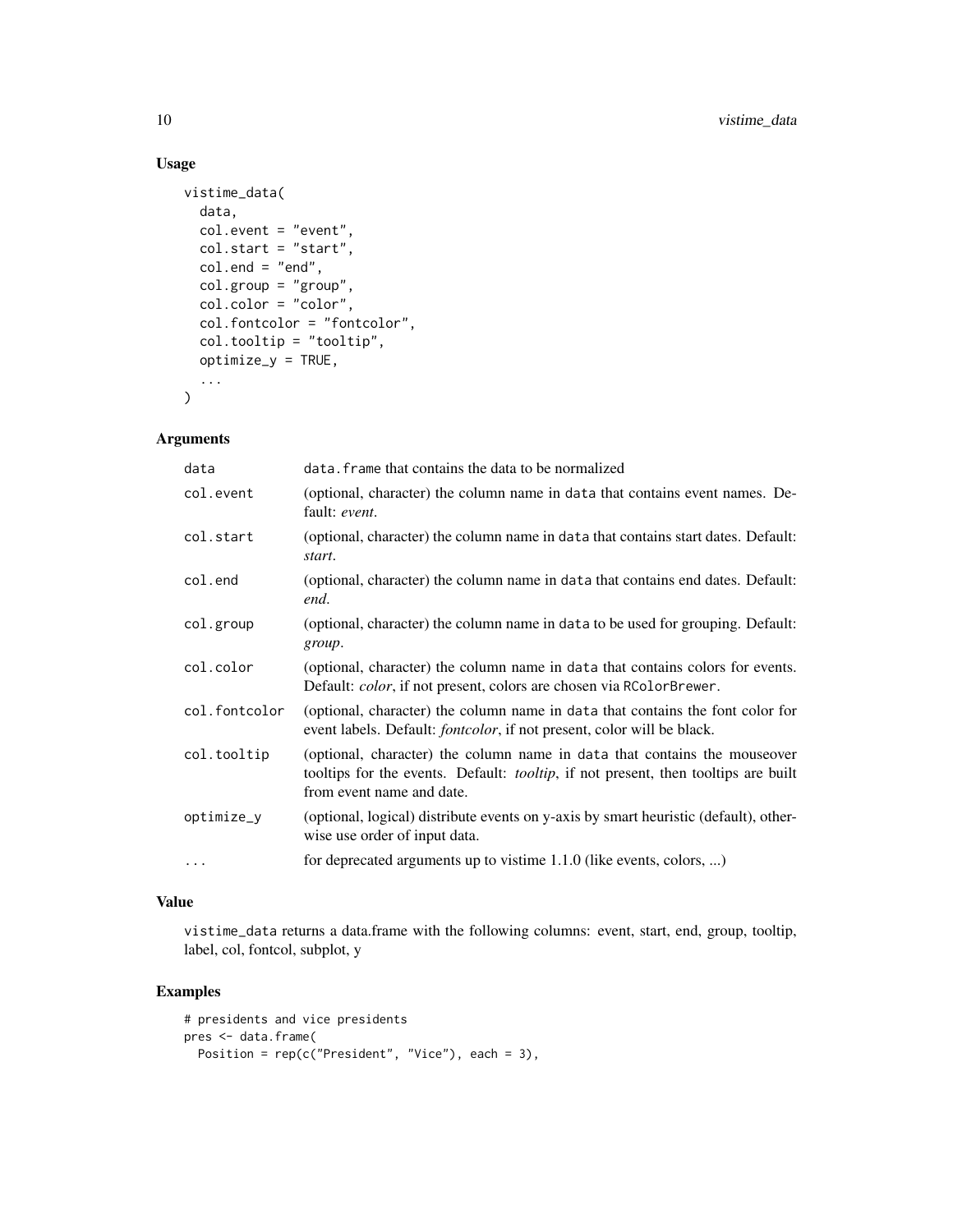```
Name = c("Washington", rep(c("Adams", "Jefferson"), 2), "Burr"),
  start = c("1789-03-29", "1797-02-03", "1801-02-03"),
  end = c("1797-02-03", "1801-02-03", "1809-02-03"),
  color = c("#cbb69d", "#603913", "#c69c6e"),
  fontcolor = c("black", "white", "black")
\mathcal{L}vistime_data(pres, col.event = "Position", col.group = "Name")
```